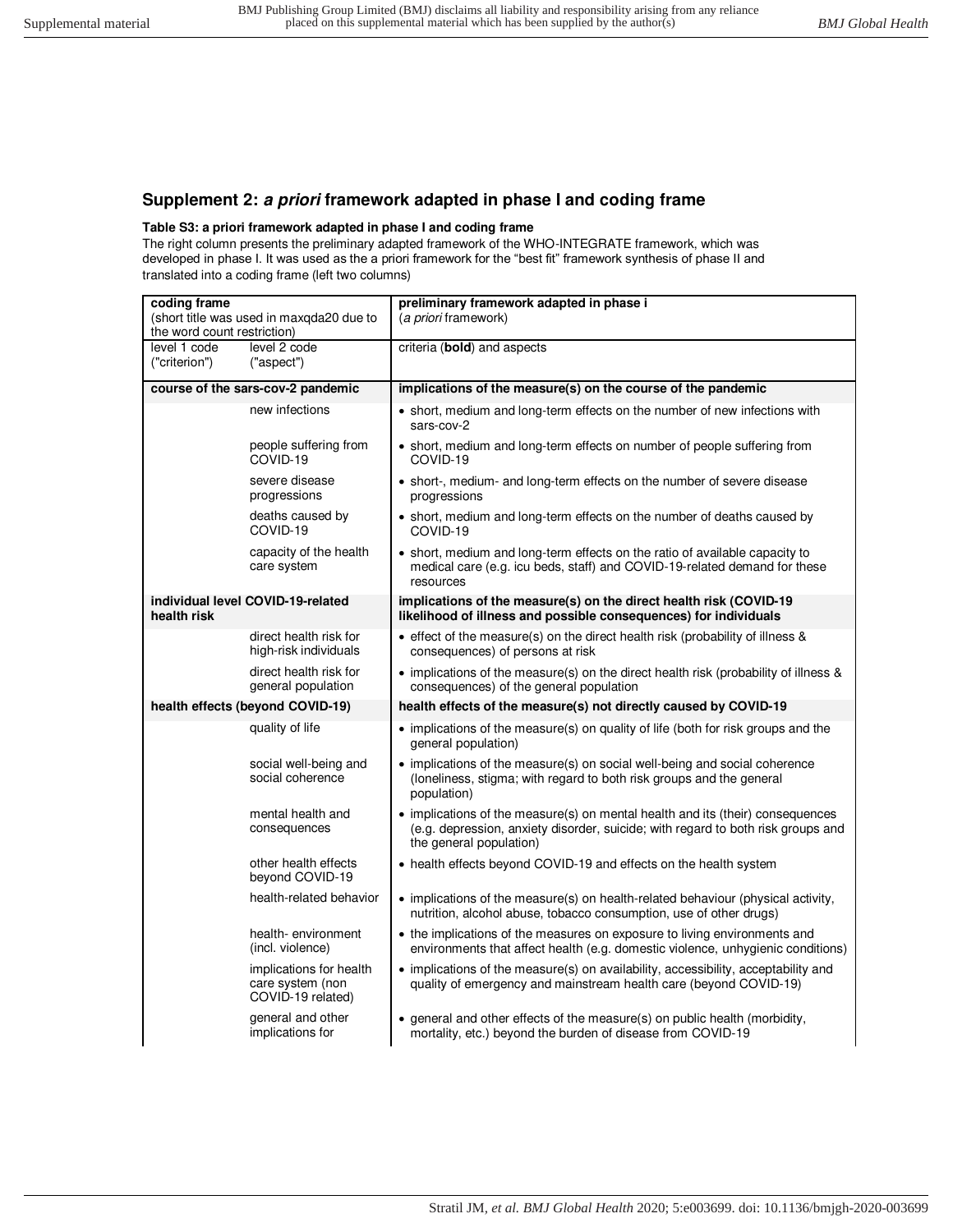|                                                           | population health                                                           |                                                                                                                                                                                                                                                                       |
|-----------------------------------------------------------|-----------------------------------------------------------------------------|-----------------------------------------------------------------------------------------------------------------------------------------------------------------------------------------------------------------------------------------------------------------------|
| acceptability, individual rights and<br>liberties         |                                                                             | acceptability of the measures and relation to individual liberty rights                                                                                                                                                                                               |
|                                                           | autonomy, individual<br>freedoms, fundamental<br>rights                     | • implications of the measures on autonomy and the ability to exercise<br>individual freedom and fundamental rights                                                                                                                                                   |
|                                                           | acceptability - those<br>implementing                                       | • acceptability of the measures among the groups of persons responsible for<br>the implementation of the measures                                                                                                                                                     |
|                                                           | acceptability -<br>beneficiaries                                            | • acceptability of the measures among the groups of persons who are to benefit<br>from the measures                                                                                                                                                                   |
|                                                           | acceptability - general<br>population                                       | • acceptability of the measures to other groups of people affected by the<br>measure, the general population and other stakeholder groups                                                                                                                             |
| equity, equality, distribution of<br>benefits and burdens |                                                                             | equity, equal opportunities and distribution of the health and social<br>burden of the measure(s)                                                                                                                                                                     |
|                                                           | distribution of benefits<br>& burdens - high risk<br>vs. low risk groups    | • distribution and relationship of the health, social and economic implications of<br>the measure(s) between groups at lower COVID-19 risk (e.g. younger<br>workers) and groups at higher COVID-19 risk (e.g. older people with pre-<br>existing conditions)?         |
|                                                           | distribution of benefits<br>and burdens - high vs.<br>low ses [populations] | • distribution and relationship of the health, social and economic effects of the<br>measure(s) between socially and economically disadvantaged groups and<br>economically or socially better off parts of the population                                             |
|                                                           | equity and implications<br>for vulnerable<br>populations                    | • implications of the measure(s) on social, health and economic equality of<br>opportunity; in particular with regard to socially and economically<br>disadvantaged groups (e.g. single parents, persons below the poverty line,<br>persons in precarious employment) |
|                                                           | potential for<br>discrimination                                             | • potential for discrimination of population groups through (non-respect of) the<br>measure(s)                                                                                                                                                                        |
| social, economic & environmental<br>implications          |                                                                             | social, economic and environmental implications of the measure(s)                                                                                                                                                                                                     |
|                                                           |                                                                             |                                                                                                                                                                                                                                                                       |
|                                                           | poverty, unemployment<br>and social participation                           | • implications of the measures on poverty, unemployment and social<br>participation                                                                                                                                                                                   |
|                                                           | economic performance<br>and development                                     | • effects of the measures on economic performance and development                                                                                                                                                                                                     |
|                                                           | (financial) means for<br>governments and<br>society                         | • the implications of the measures on the (financial) resources available to<br>governments and governmental institutions (e.g. tax revenue)                                                                                                                          |
|                                                           | social life and culture                                                     | • the implications of the measures on social life and culture (including<br>availability, accessibility, participation, acceptability, quality)                                                                                                                       |
|                                                           | education                                                                   | • implications of the measures on education (e.g. availability, accessibility,<br>participation, acceptability, quality, educational opportunities)                                                                                                                   |
|                                                           | natural environment                                                         | • implications of the measures on the natural environment                                                                                                                                                                                                             |
| feasibility &<br>resources                                |                                                                             | feasibility/feasibility of the action(s) and availability of, need for and<br>implications on availability of financial, human and other resources                                                                                                                    |
|                                                           | political and legal<br>feasibility                                          | • political and legal feasibility of the measure(s)                                                                                                                                                                                                                   |
|                                                           | financial costs and<br>benefits                                             | • financial costs and benefits of the action(s)                                                                                                                                                                                                                       |
|                                                           | resources - infrstructure<br>and other                                      | • availability of, demand for and implications on availability of infrastructure<br>other resources and (e.g. premises)                                                                                                                                               |